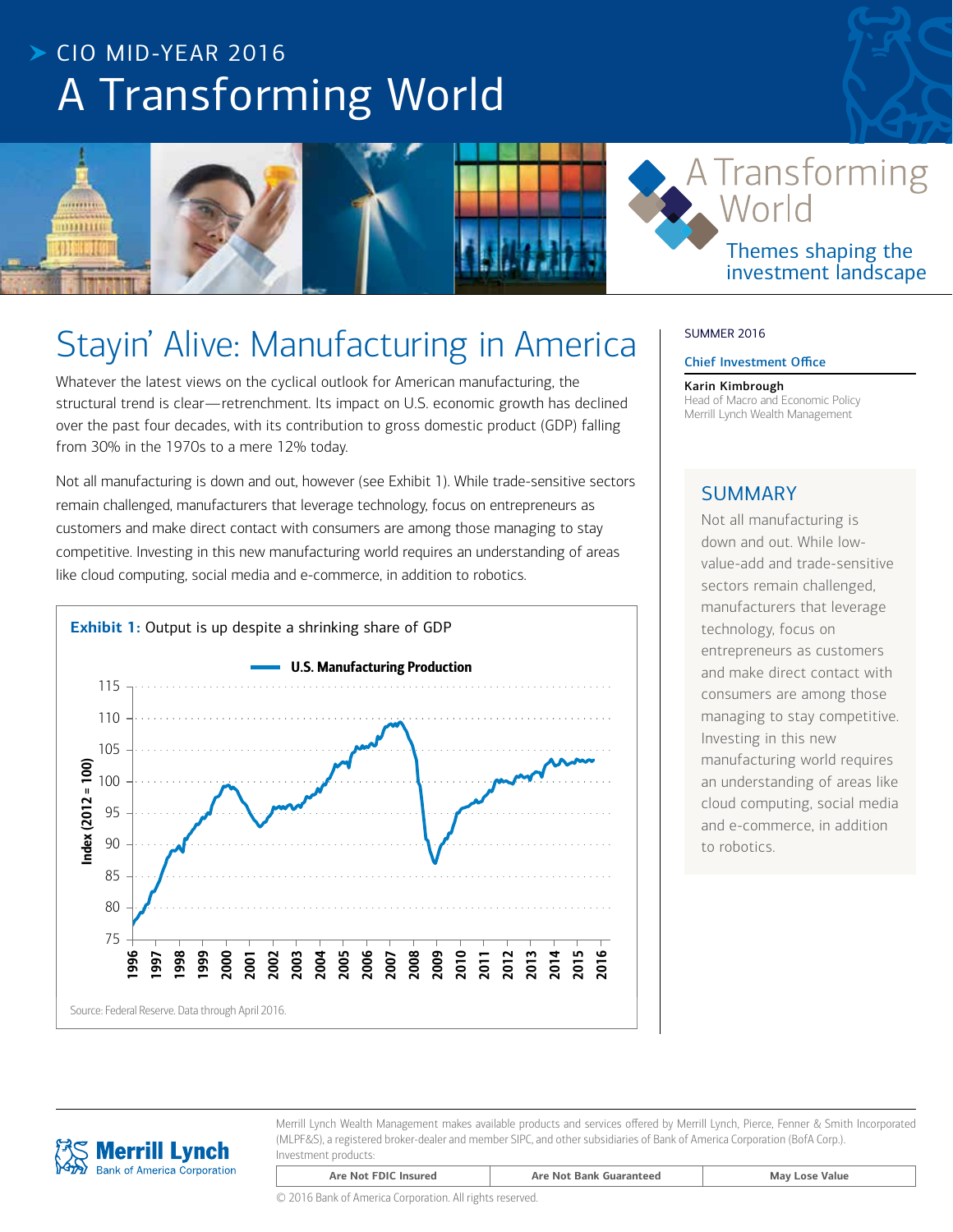# Old versus new manufacturing

Fifty years ago the largest manufacturers were on average larger, lower-value-add and more sensitive to changes in the value of dollar and commodity prices than they are today<sup>1</sup>. Where the traditional manufacturer might have produced cotton fabric, the new one manufactures revolutionary fibers five times stronger than steel, or fabric that can conduct electricity, is chemically resistant or integrates solar cells. Old manufacturing tended to require long lags between order and delivery and mass production that reduced average unit costs but inflated inventory expenses. Such low-value-add manufacturing has moved away from the U.S., probably for good.

Now, a wide variety of technologies are helping U.S. manufacturers compete. They're lowering costs, not just through labor savings, although that's a major factor, but also by improving quality control, inventory management and logistics, among other functions. They're also reducing barriers to entry, bypassing economies of scale and enabling manufacturers to integrate services with their products.

These companies do "advanced manufacturing" by combining technology, extensive research and development, and replacement of low-skilled workers with a smaller number of more technologically sophisticated employees to transform processes and products. They use automation, sensors, information technology, cutting-edge materials, nanotechnology and other scientific advances both to manufacture established products in new ways and to make new products<sup>2</sup>. According to the labor market data provider EMSI (Economic Modeling Specialists International), nearly half of the 600,000 manufacturing jobs created since 2011 are in this area.

#### Manufacturing, meet technology

Robotics features prominently in this new manufacturing world. As it takes over more repetitive tasks, experts estimate that there are as many as 1.5 million robots globally engaged in tasks that once were performed by people $3$  (see Exhibit 2). Technology and robotics can improve quality control and inventory management, allowing firms to gain more profitability even if labor costs are hurting competitiveness.



Adoption of technology is also lowering some basic supply chain costs. Firms can operate at smaller scale because the inputs to production are more flexible. Supply chains are shorter, with less reliance on distributors and more direct contact with the end user.

Joining e-commerce platforms can enable firms to access more potential customers, reduce barriers to entry and accelerate time to market<sup>4</sup>. The information sharing and advertising that social media provide can expand awareness and adoption of products. Faster dispersion of new ideas through social media and quicker adoption of new styles and techniques lower marketing costs. Websites let manufacturers speak directly to consumers more affordably. Big data helps them understand consumer preferences.

# Manufacturing becomes a service

Some so-called New Manufacturers are less oriented to selling products than providing services. Manufacturers offering online fabrication, for example, allow entrepreneurs to design and build prototypes of their ideas. As consulting firm Booz Allen Hamilton notes, when manufacturers provide a service-like product, it links the consumer directly to the manufacturer in a way that was unthinkable half a century ago<sup>5</sup>. Manufacturers call this customer-centric manufacturing. Using technology to shorten lead times and shrink supply chains enables faster production and more competitive

<sup>5</sup> "High-Tech Manufacturing Trends for 2016," *Viewpoints*, December 2015, Booz Allen Hamilton.

<sup>&</sup>lt;sup>1</sup> Choi and Spettzer, Bureau of Labor Statistics, 2012.

<sup>2</sup> National Institute of Standards and Technology.

<sup>&</sup>lt;sup>3</sup> Manufacturing the Future: The next era of global growth and innovation, McKinsey Global Institute, November 2012.

<sup>4</sup> A network barrier to entry occurs when the producer requires a minimum number of people to use the product to achieve a competitive state.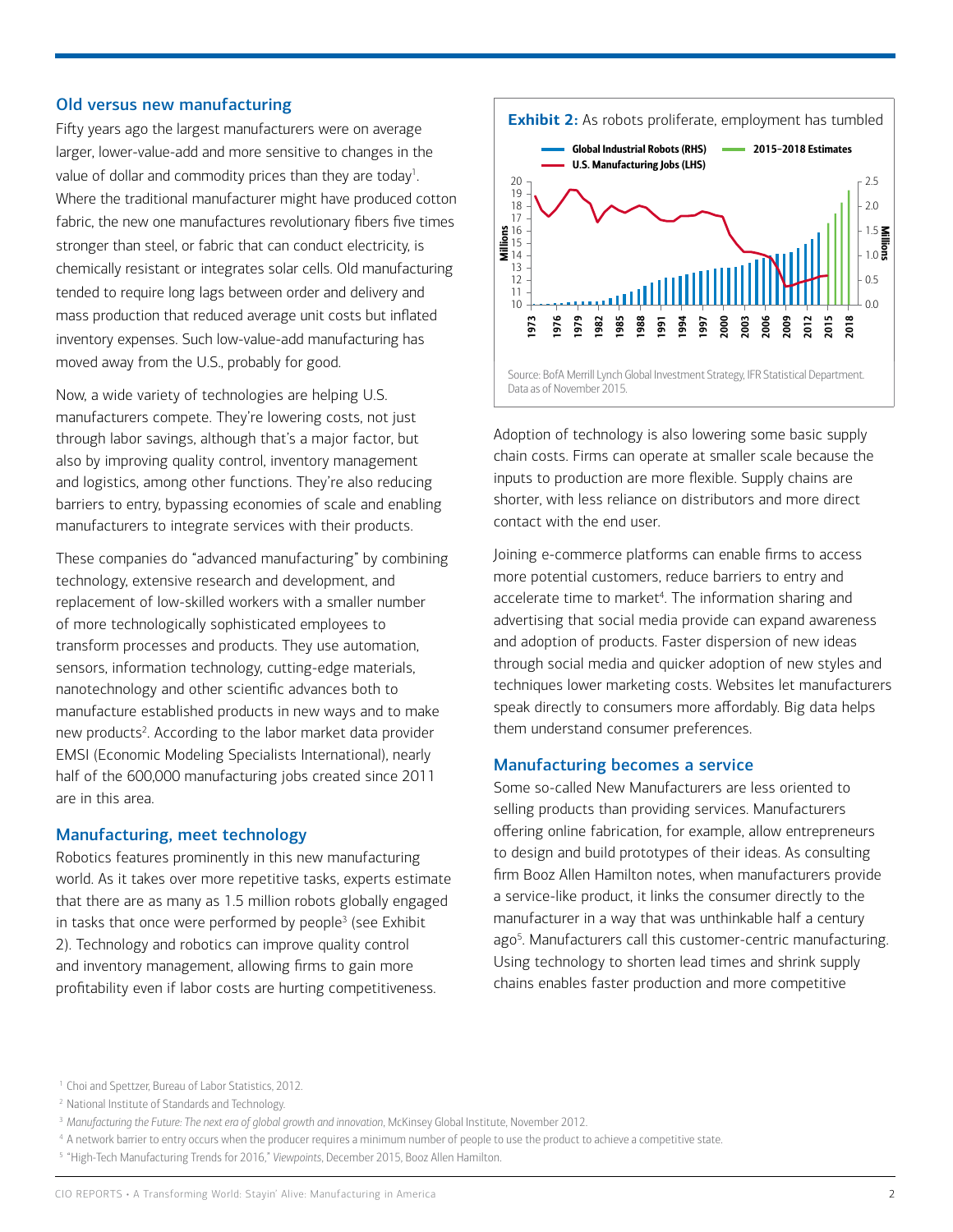products on a smaller scale. As a result, enterprises like i.materialise and Sculpeto offer the buyer—often a small entrepreneur—specialized production at small scale.

Advanced manufacturing also allows for more fragmented and customized production processes. Modern consumers want unique items, or partially customized products that offer a bespoke experience. This development reflects the tastes of the millennial generation and trends like greater affluence and the diversification of preferences.

Manufacturers are also linking directly to consumers as they take part in the sharing economy. Imagine you want to buy a part for your camera. Traditionally you would contact the camera manufacturer to order it and wait for delivery. Today you can download the design for the part and produce it at home with a personal 3D printer. The chain from desire to delivery shrinks from weeks to hours.

Take this concept one step further: Imagine you have an idea for an adaptation of your camera, say a special lens extension. You may be able to find the design on an open source site and download it at no cost to your 3D printer. Now the price has shrunk to zero. This scenario exists on open source websites.

# Robots are taking AND creating jobs

Robots are disruptive. According to BofA Merrill Lynch Global Research analyst Sarbjit Nahal, they are currently estimated to account for about \$14 trillion of disruptive impacts on manufacturing through lower salary costs and efficiency gains and are projected to perform 45% of all manufacturing tasks by 2025<sup>6</sup>. They do a better job than humans at repetitive manual tasks with fewer errors, higher output and of course no benefits, vacation and illness. An Oxford University report estimated that nearly half of all U.S. jobs could be automated within 20 years<sup>7</sup>. Robots and algorithms are also increasingly utilized for non-manufacturing work such as journalism, banking and, soon, driving. As economist Andrew McAfee notes, machines enhanced our physical power in the industrial age and now are expanding our mental power.

Robots will also create jobs. Most obviously, look to the current need for programmers and engineers to run them. A new field of study combining mechanical and electrical engineering called "mechatronics" is shaping the area of creating, programming and repairing robots. The starting salary for a mechatronic technician with a two-year associate's degree is \$53,000 while a mechatronic engineer with a fouryear undergraduate degree can earn \$95,000<sup>8</sup>. It's estimated that three jobs are created for every industrial robot in place<sup>9</sup>. It might be foolish to imagine that increased leisure time won't spur some people to innovate in other ways, creating new industries that generate jobs.

# So many job openings, so few skilled applicants

Now firms seek workers with the technical skills to operate computerized machinery and who can adapt as the machinery becomes more advanced. Ironically manufacturing firms currently cite finding qualified labor as their biggest challenge. A recent White House report said 80% of manufacturers currently claim a moderate or serious shortage of qualified applicants for skilled and highly-skilled production positions<sup>10</sup>. Job openings at manufacturers remain elevated while the number of jobs filled lags (see Exhibit 3). Going forward the biggest challenge to manufacturing here might not be energy or the dollar, but the lack of a skilled labor market.



- <sup>7</sup> Oxford University, *The Future of Employment: How Susceptible are Jobs to Computerisation?* Carl Benedikt Frey and Michael A. Osborne, September 17, 2013.
- <sup>8</sup> Bureau of Labor Statistics, *Electro-mechanical Technicians Occupational Outlook Handbook*, December 17, 2015.
- <sup>9</sup> International Federation of Robotics, Metra Martech, *Positive Impact of Industrial Robots on Employment*, February 21, 2011.

<sup>6</sup> Sarbjit Nahal, "Robot Revolution—Global Robot and AI Primer Picks," November 3, 2015.

<sup>&</sup>lt;sup>10</sup> Executive Office of the President, National Science and Technology Council, Advanced Manufacturing: A Snapshot of Priority Technology Areas Across the Federal Government, April 2016.